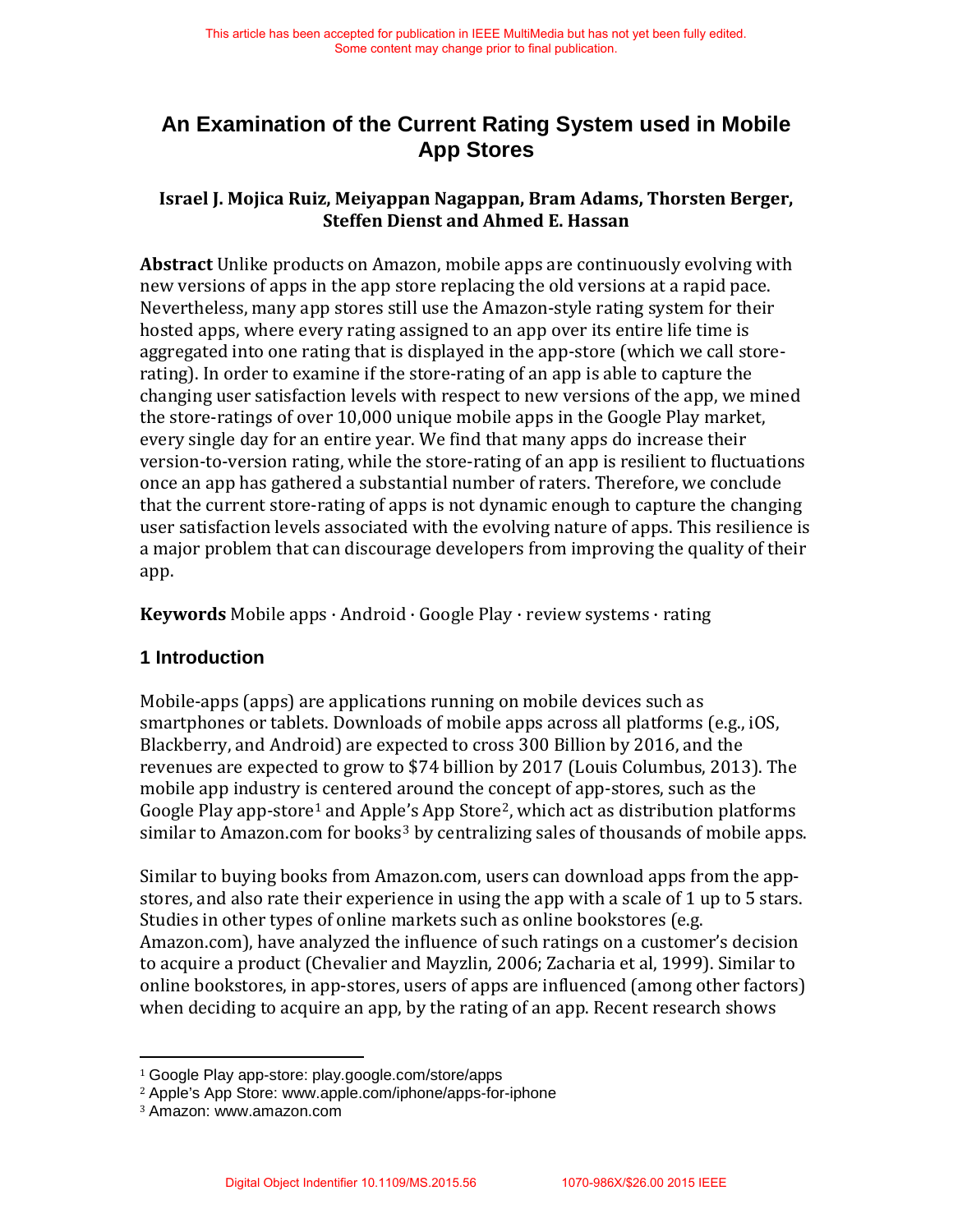that such ratings have a high correlation with download counts, a key measure of success for a mobile app (Harman et al, 2012).

However, there is a key difference between mobile apps and books (or other products that have a similar rating system): an app can be updated to a new version in a very short time period (e.g., apps updated on a weekly basis are not uncommon in the Google Play market), whereas books or other products take more time and are often released as a new product, and not just as a new version of an old product. Despite this difference, app-stores still use the same static rating system to help new users differentiate the apps that have high or low satisfaction levels among current users.

The ability to update apps, therefore, makes the current rating system insufficient. Four of the five most popular app-stores (Google Play, Amazon Appstore, BlackBerry Appworld, and Microsoft Marketplace), report only a cumulative average, which is calculated by aggregating the user ratings from all versions of the app taken together. Henceforth, in this paper we will call the cumulative average as 'Store-rating of an app', since this is the rating that is displayed in the app stores for each app. Due to the aggregation present in the store-rating of an app, the rating assigned to a particular version of the app is unavailable to the end user. Therefore, an end user could be downloading a version of the app that can be worse or better than what the store- rating might imply.

Therefore, in this paper we study the rating system used by one such app-store (Google Play) by mining the store-ratings of free-to-download mobile apps in the store during 2011 (10K+ unique apps in total), to highlight the issues with the storerating of an app. We find that, store-ratings are very resilient - Once a substantial number of users have rated an app, the app's store-rating is resilient to fluctuations since it is based on the average over all the ratings in its entire lifetime. Hence, due to this fact, for apps with a large number of raters, we find that it is very difficult to move their store-rating (i.e., the displayed rating) up or down. Therefore, even after releasing an improved version of an app, it might be very difficult for an app to have a good store-rating if it has been given a poor rating by a substantial number of users before, and vice-versa.

The resilience of store-ratings is a major problem that can discourage developers from improving the app since the rating system cannot factor in recent improvements into the store-ratings. This resilience might also make developers less careful since botched releases will not have a major impact on their storerating. On the other hand, this resilience might also encourage developers of wellestablished apps to experiment since any user discontent can be absorbed by their already high store-rating.

Overall, our study highlights the need for a careful re-thinking of the rating system used today by app-stores.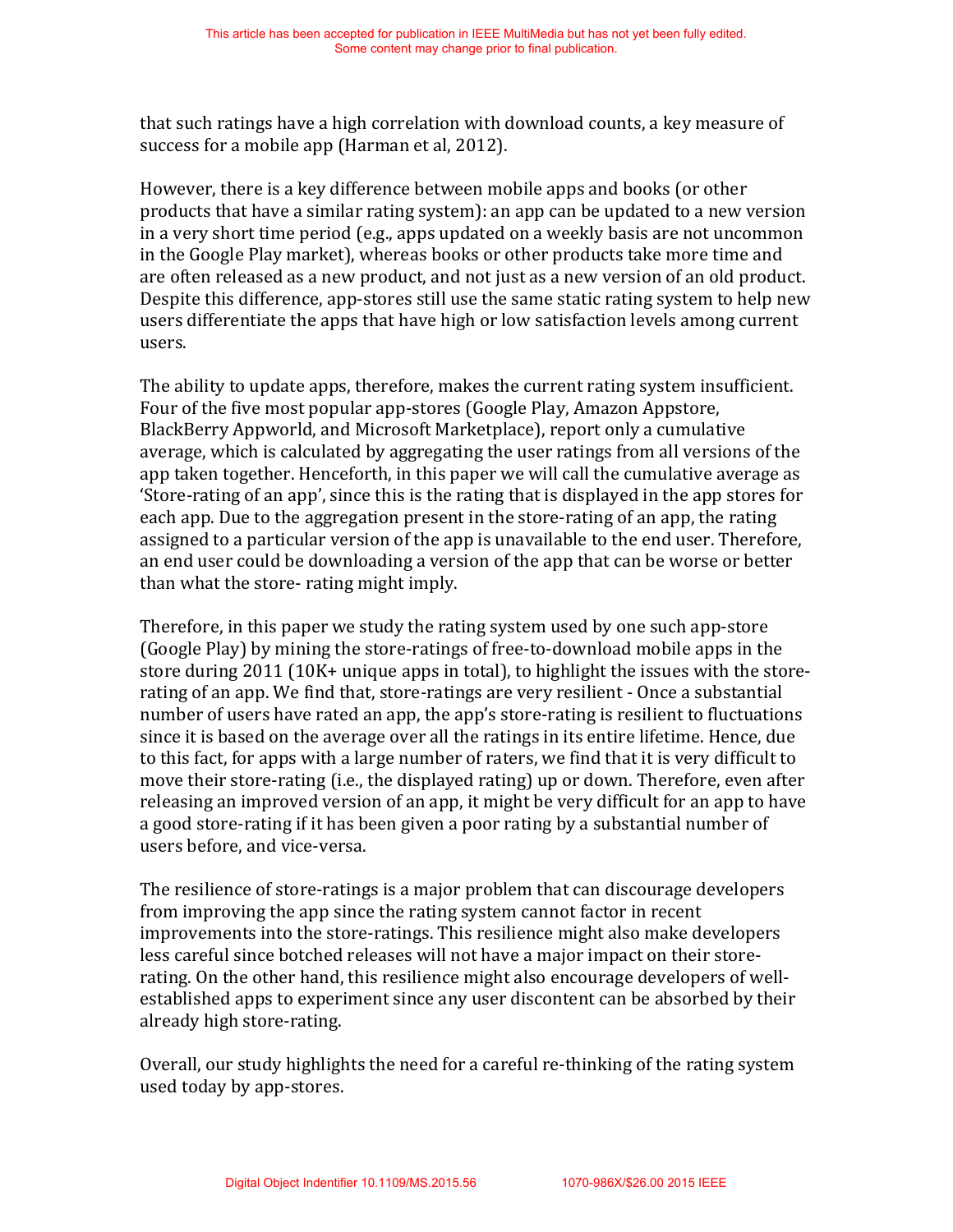#### 1.1 Paper Organization

The rest of the paper is organized as follows. Section 2 presents the data used in our study and some background information on the store-rating of apps. Section 3 presents the results of our study. Then, Section 4 outlines the threats to validity, and Section 5 discusses related work. Finally, Section 6 concludes the paper.

#### 2 Background and Data Sources

To set the stage of our case study, we describe the rating mechanism used in in our case study, and our sources of data.

## 2.1 Mobile Apps and Ratings

App-stores commonly employ simple rating mechanisms. In at least five of the most popular and largest app-stores, including Apple's App Store, Google Play, Windows Phone Store, Amazon Appstore, and Blackberry Appworld, the store-rating of an app is represented as a number of "stars" from 1 up to 5, aggregated from individual user ratings.

In our case study subject Google Play, the store-rating of an app is the cumulative average of all individual user ratings given to the app over all the versions (i.e., the entire life time of the app in the app store). For example, if two users gave 3 stars to version 1 of an app, and five users give 4 stars to version 2, then the app's storerating is 2∗3+5∗4 = 3.7. Four of the five largest app stores (Apple's App Store being the 2+5 exception) only display the aggregated average as the store-rating for each app.

## 2.2 Data Source

Our study analyzes ratings of the free apps<sup>[4](#page-2-0)</sup> that were available in Google Play throughout 2011. We chose Google Play as it is—next to Apple's App Store—one of the two largest app-stores in existence today, and we were able to extract the storerating and the number of people who have rated an app for every version of an app. We believe that our selection is representative, and that our results also apply to other app-stores since they follow a similar rating system.

The dataset was extracted previously by two of the authors of this paper by crawling Google Play throughout 2011. This resulted in 242,089 app versions of 131,649 mobile apps. See a technical note (Dienst and Berger, 2012) for further details.

<span id="page-2-0"></span>j <sup>4</sup> More precisely, the free-to-download apps, since apps can require in-app purchases (freemium model).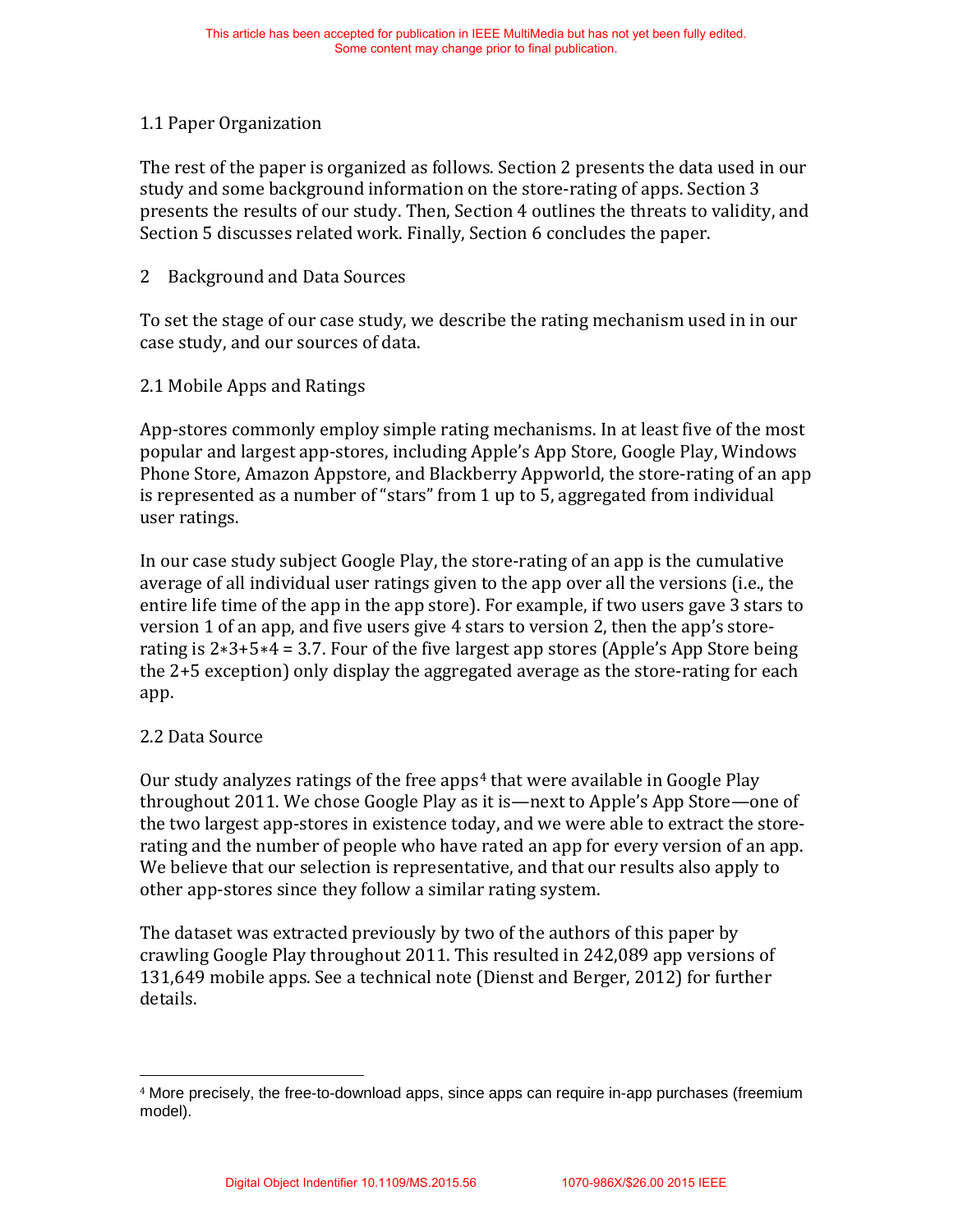Since Google [ca](#page-3-1)n adjust ratings in case of fraud<sup>5</sup>, or in order to assign a rating to unrated apps<sup>6</sup>, we had to sanitize our data to eliminate anomalies in ratings, such as the cases where the total number of raters in a later version was less than the total number of raters in an earlier version. 3,891 versions of 3,454 apps had this issue. After filtering out apps with anomalous ratings, we ended up with 238,198 versions of 128,195 apps.

The store-rating of apps with few raters are not reliable, since the developers and their friends could have rated the app highly. Such apps could be very good apps, but we cannot be sure of it. (Whitby et al, 2004) present a statistical filtering technique to exclude unfair ratings of each individual user. We also observed such a rater bias phenomenon, and we performed filtering on our dataset in order to obtain a more representative dataset for our study. However, our filtering is different from (Whitby et al, 2004), since we do not filter any particular user's ratings. Instead, we filter apps that have less than 10 raters.

After filtering apps with fewer than 10 raters, we also filter apps with just one app version in our dataset, since in order to calculate the rating of a specific version, we need to have the store-rating and the number of raters for the previous version as well (the exact formula for calculating the rating of a specific version is presented in Section 3.2). Hence, the set of apps that we use (32,596 app versions across 10,150 apps) have at least 10 raters and at least two app versions each.

On every day in 2011, for each of the 10,150 apps in our dataset, we mined the store-rating displayed in the apps store (which is on a scale of 1 star to 5 stars). We also mined the number of people that had rated the app till that day. We did not mine the reviews for the apps, which are a subset of the people who have rated the app (a review is not required to rate an app, but a rating is required to review an app). Only when a review is submitted can we get other meta data like author name, device name etc. However, we downloaded the app binary everyday. When a new version of the app binary was available on a particular day, we knew that a new version of the app was released on that day. Using this information, we were able to reconstruct the version history of an app and how the ratings evolved from version to version. In the Google Play store, only store-ratings are available and no versionratings are available. Hence, if we want to know the version-rating, we have to manually reconstruct it from the version history. More details on how the versionratings are calculated is in subsection 3.2. We have made the data available in order to make our study replicable[7](#page-3-2).

<span id="page-3-0"></span>l <sup>5</sup> http://support.google.com/googleplay/bin/answer.py?answer=113417

<span id="page-3-1"></span><sup>6</sup> Google Play Developer Distribution Agreement: http://play.google.com/about/developerdistribution- agreement.html

<span id="page-3-2"></span><sup>7</sup> http://sailhome.cs.queensu.ca/replication/2014/Ratings\_IEEE\_SW/ Ratings\_Data.csv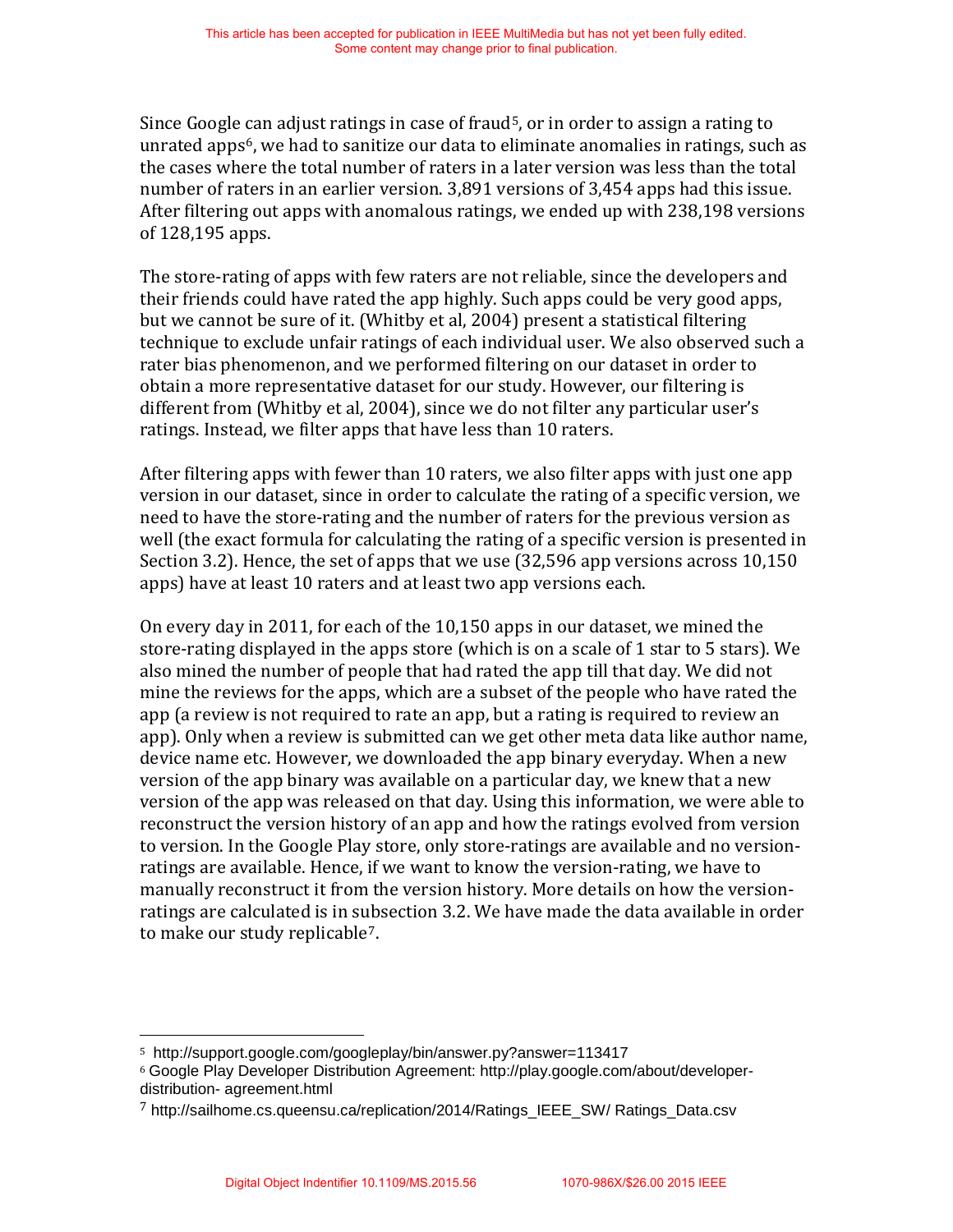#### **3 How responsive is the store-rating to new versions of an app?**

#### 3.1 Motivation

The displayed store-rating of an app is an important indicator of its user-perceived satisfaction. It is essential for such a rating to be representative of the evolving nature of apps, in contrast to books, which do not undergo much change (often no change) after they are released. In this research question, we examine whether we would no- tice a change in the store-rating of an app, given a rise or a drop in the rating of a specific version of that app.

3.2 Approach for Calculating Store and Version-Rating

As explained in section 1, each app has a rating that is displayed in its page on the app store, which we call the store-rating. The store-rating of an app is calculated by the app stores (and not by us) as follows:

$$
store_i = \frac{sum\ of\ all\ the\ individual\ ratings\ assigned\ to\ the\ app\ until\ version\ i}{nr\_ratings\_until\_i} \tag{1}
$$

where store<sub>i</sub> is the store-rating of the app recorded at version i, and nr ratings until i is the total number of ratings across all versions up until version i. Essentially, store; is the average rating of an app overall, from the first version until the current version.

A key metric in addition to the store-rating and the number of raters (which are directly gathered from Google Play (Google, 2013)), is the rating assigned to a specific version of an app, which we call version-rating. Since Google Play does not offer this information—if it is recorded at all—we reconstruct the version-rating of the i<sup>th</sup> version of an app as follows:

$$
version-rating_i = \frac{store_i * nr\_ratings\_until\_i - store_{i-1} * nr\_ratings\_until\_i - 1}{nr\_ratings\_until\_i - nr\_ratings\_until\_i - 1}
$$
\n(2)

The numerator corresponds to the total number of stars awarded to version i by all of version i's raters, while the denominator corresponds to the number of ratings of version i. Our analysis focuses on apps with at least two (when studying versionrating) or three versions (when studying increases in version-rating), since we cannot calculate the version-rating metric for the first fetched version. We calculate the version-rating for each app version using Equation 2 above.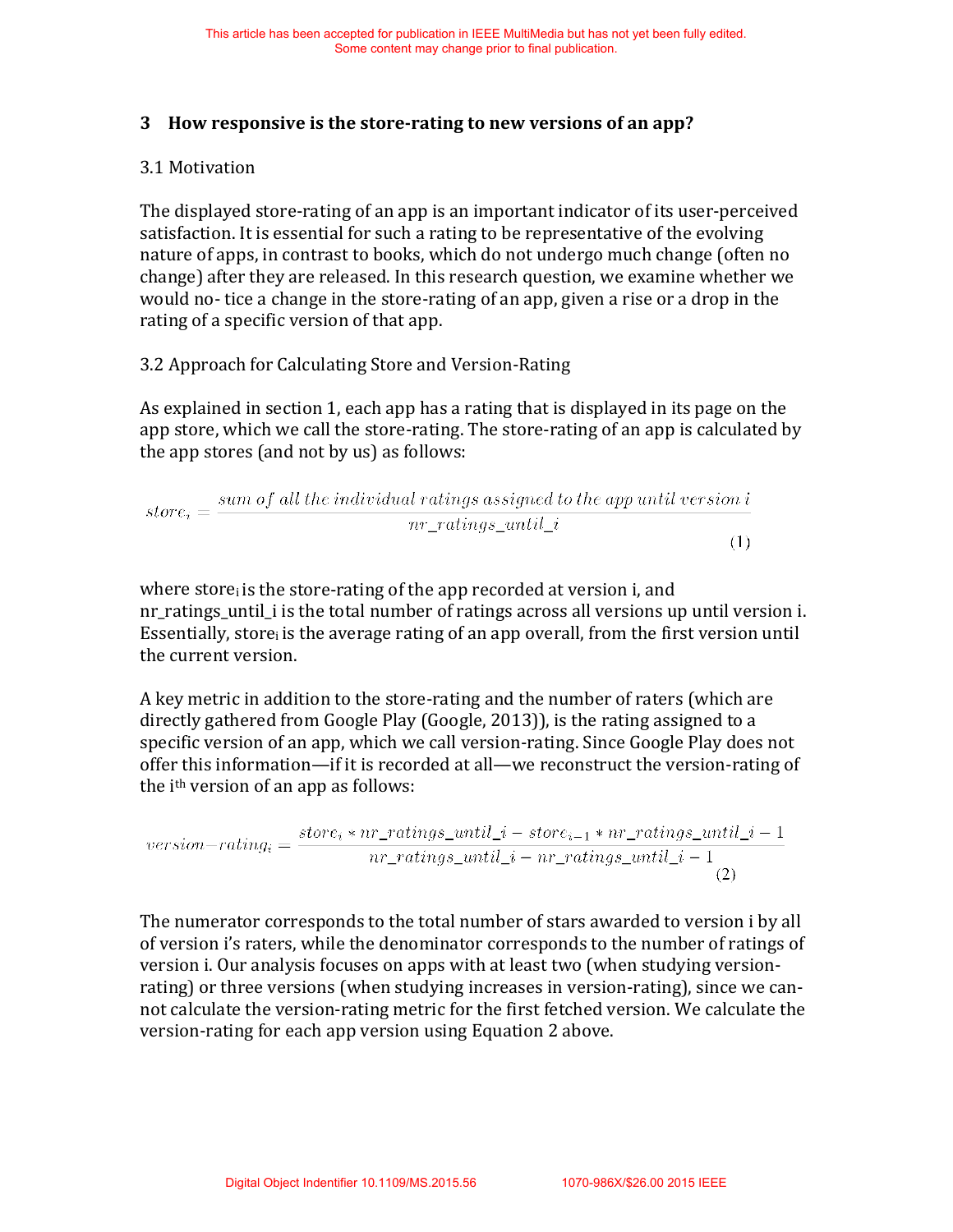#### 3.3 Case Study Results

We use hexbin plots to examine our research question. A hexbin plot adds an additional dimension to the regular scatterplot. Besides the relationship between the x and y-axis measures, the hexbin plot captures the frequency of each point in the scatterplot, by dividing the plot in different hexagons, each of which gets a color rep- resenting the number of observations falling within it. In our case, we plot the change (increase/decrease) in the store-rating of an app from one version to another on the x- axis and the change in the version-rating of the corresponding app from the same two versions on the y-axis. The darkness of a hexagon in the hexbin plot indicates the frequency of apps that have a particular combination of versionrating and store-rating. Figure 1 plots for each successive pair of app versions the increase in version-rating versus the increase in store-rating.

We can observe three phenomena in the hexbin plot of Figure 1. First, the majority of rating changes float around 0 for both version- and store-rating (dark black cells), i.e., this is the case where no rating change happens. Second, we see a long vertical stretch of version delta ratings (between -3 and 3), with only a short horizontal stretch of store-rating deltas (between -1 and 1). Thus, changes in version rating did not have any corresponding change in the corresponding store-rating of the app, confirming that the store-rating indeed dampens the effect of fluctuations in quality. Third, we observe a slight diagonal pattern from the bottom left to the upper right showing that changes in version-rating can have a corresponding, but dampened (across a smaller range of changes) change in store-rating of the app.

To better understand the dampening effect, we also calculate the percentage of app versions in which a change in version-rating results in a visible change in storerating. "Visible" here means that the store-rating changed more than half a star (since app stores typically visualize ratings in terms of stars). In 78.8% to 97.4% of all app versions, version-rating star changes do not result in a change in store-rating stars. 11.2%, 21.0% and 14.3% of app versions that lose 1, 2 or 3 version-rating stars respectively, only lose 1 store-rating star, while 9.3%, 20.0% and 14.3% of apps that won 1, 2 or 3 version-rating stars respectively, only won 1 store-rating star.

The store-rating is very resilient to changes in the version-rating.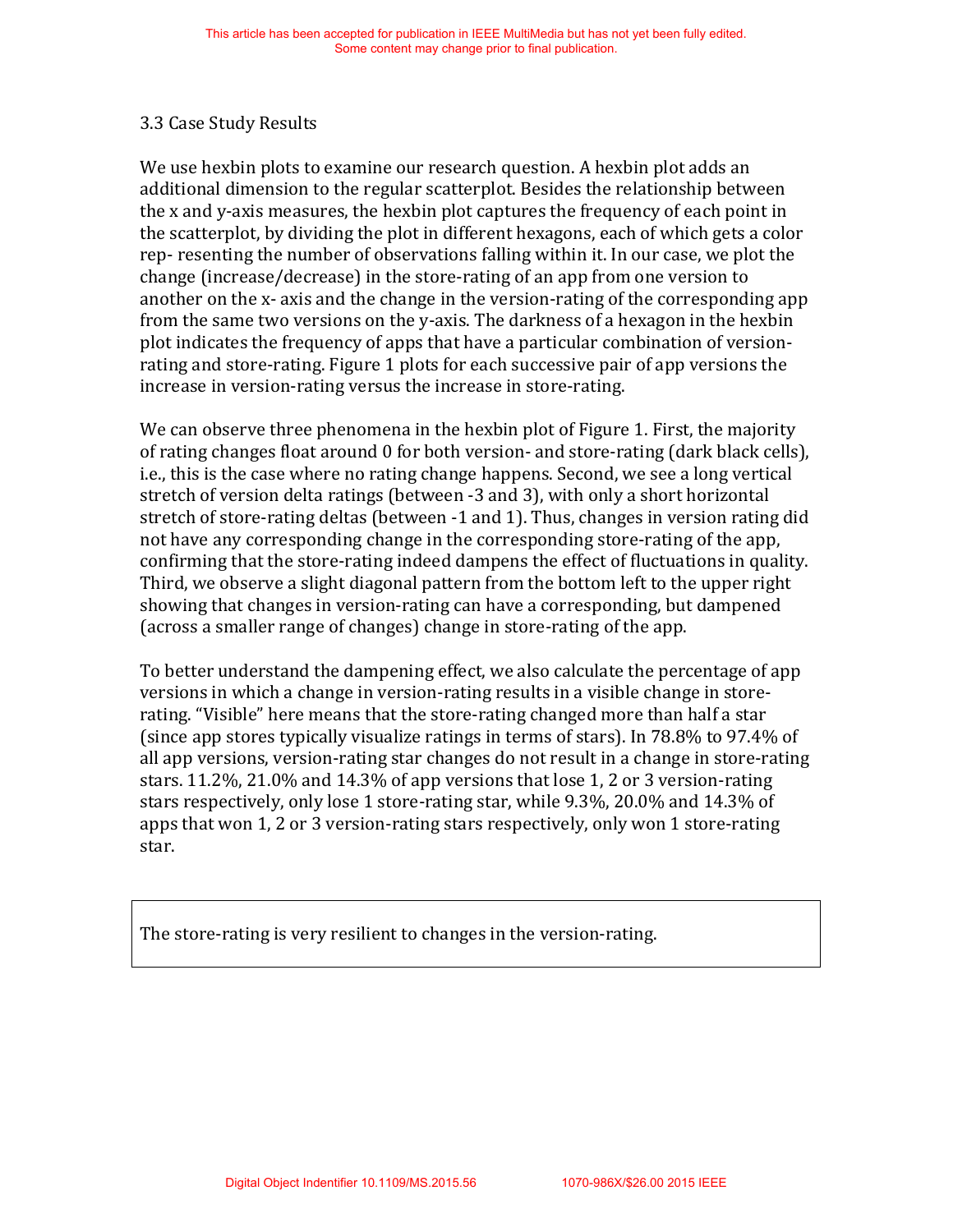

Fig. 1 Scatterplot of increase in version-rating for each successive pair of all versions of the apps with at least two versions in 2011 and 10 raters per version versus the corresponding increase in store-rating of the app.

#### 3.4 Discussion: Why are store-ratings resilient to change?

For each app in our filtered dataset, we determine the change in store-rating between their first and last version in 2011. We also determine the total number of people who had rated each app until the first version in 2011. Then we plot a scatterplot in Figure 2 with the change in rating on the y-axis and the initial number of raters on the x-axis.

Given that the X axis is in logarithmic scale, the plot clearly shows that the more raters an app has at the beginning of 2011, the more resilient the app will be to changes in its store-rating, even after an entire year of user ratings are accumulated. For example, the variance and standard deviation for the change in store-rating among apps that have fewer than 5000 raters to begin with, is 28 times and 5 times higher than apps with more than 5000 raters respectively. Therefore, this implies that developers of an app with a high store-rating and high number of raters have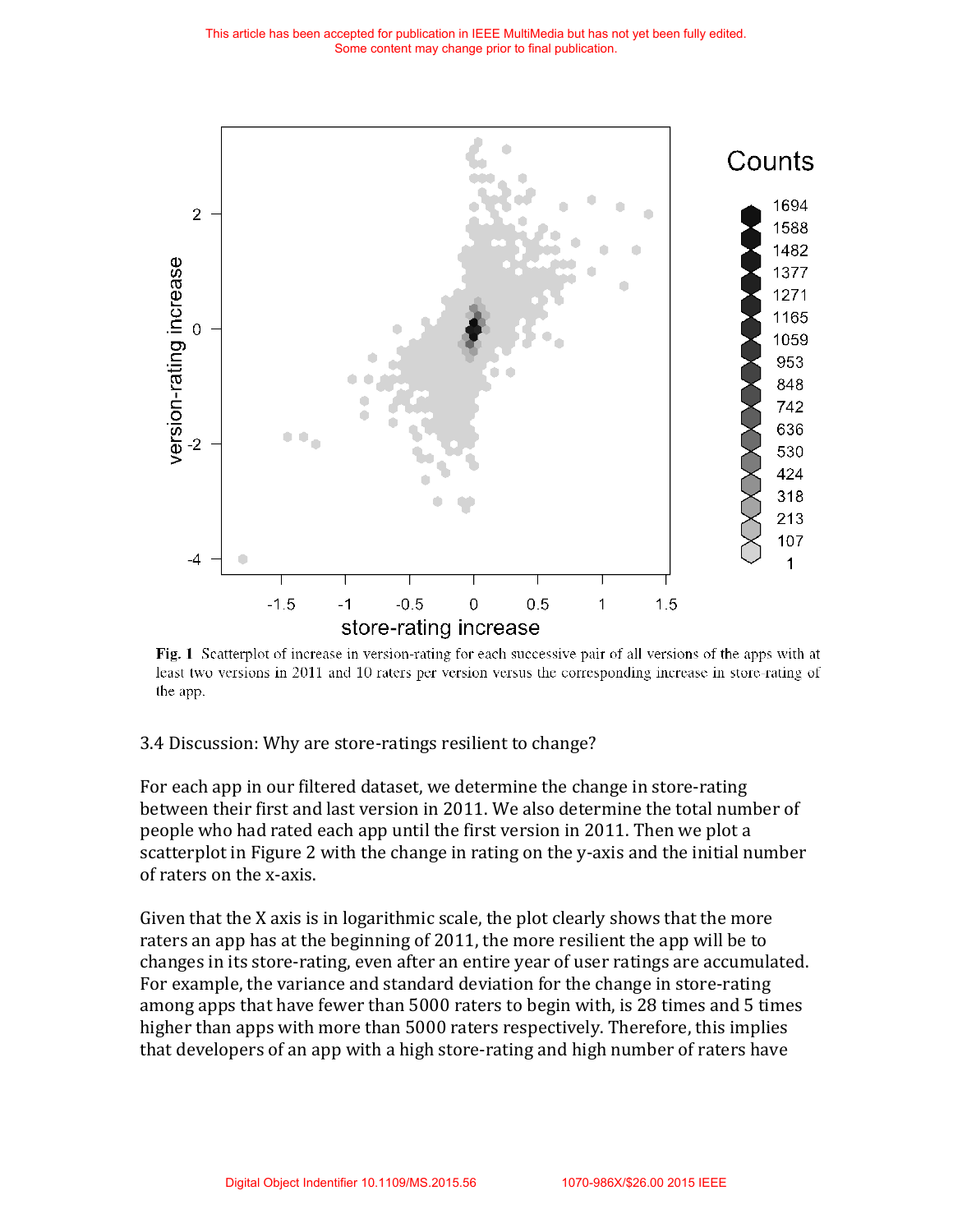

some leeway to experiment in a new version without their store-rating being

initial #raters

Fig. 2 Scatterplot of store-rating increase between the first and last version of apps with at least two versions in 2011 versus the total number of raters up until the first version in 2011.

affected negatively, while developers of apps with a poor store-rating yet high number of raters will find it nearly impossible to improve their store-rating.

We looked at six more months of rating data from KakaoTalk (i.e., a total period from January 2011 to June 2012), which was one of the apps with the largest number of ratings, to see how its store- and version-ratings have fluctuated. KakaoTalk had 229,869 raters by Jan 2011, and 936,497 raters by June 2012. It stayed at a store- rating of 4.5. However, the version-rating dropped once by 1.54 and increased once by 1.44 in those six months. KakaoTalk is an example of an app with highly fluctuating version-ratings that do not impact its very stable storerating.

These observations suggest that the real quality of an app does not really matter once a massive number of users has rated the app favourably, since the displayed store-rating remains the same. While this displayed store-rating might be resilient,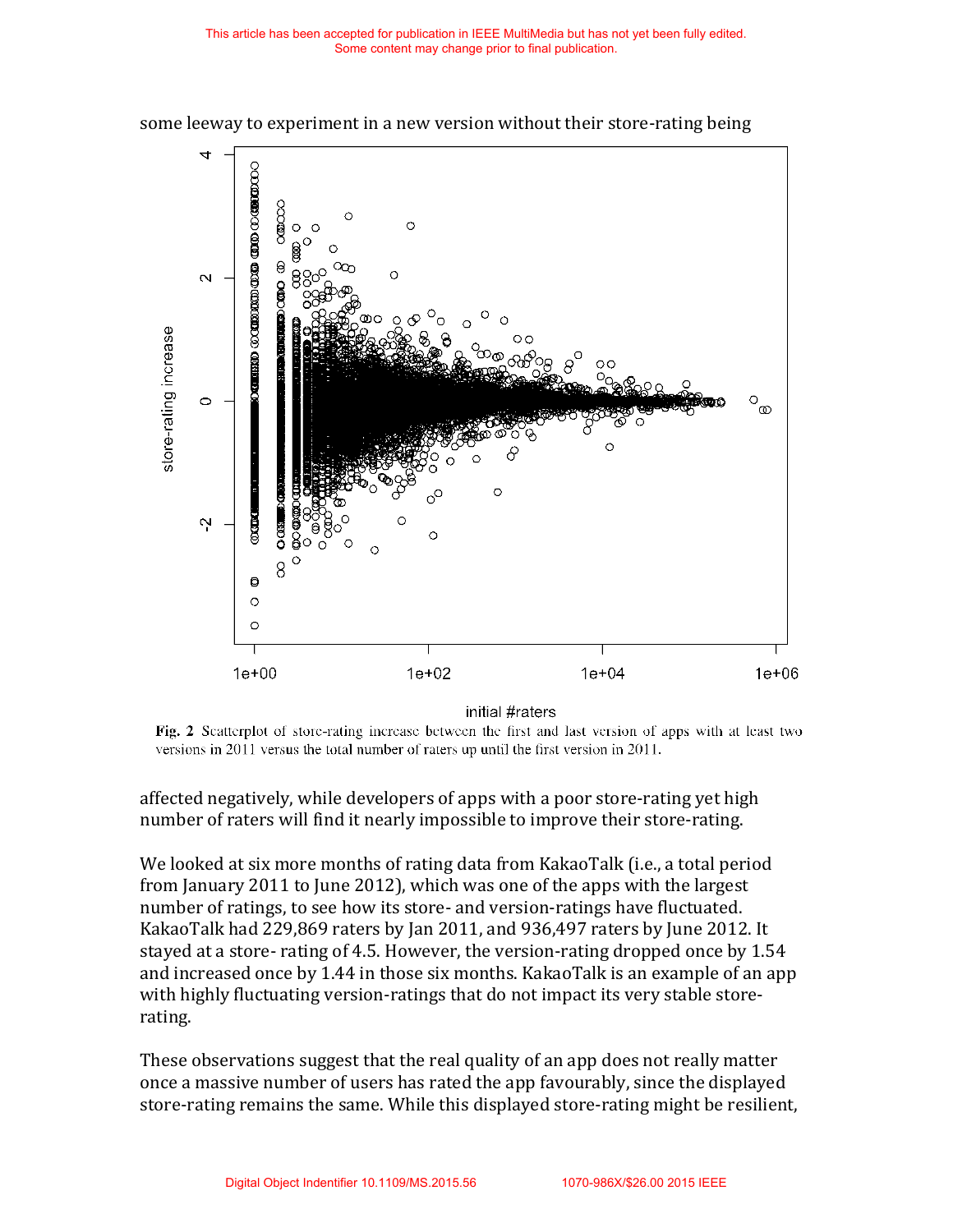the version-rating of a specific app version provides a more instantaneous and hence accurate view of the perceived quality of a particular app.

Store-ratings are resilient to change once a substantial number of people have rated the app, even though the version-rating might fluctuate heavily.

#### 4 **Threats to Validity**

#### 4.1 External Validity

We studied the Android platform with data spanning 2011 since we had readily avail- able APIs to mine apps from the Google Play store. We chose to study only the free apps because we required access to the source code or bytecode, which is not possible for paid apps without actually paying. Since the Android platform has the largest user base (Kellogg, 2011), it has the largest number of downloads (Pettey and van der Meulen, 2012), and free apps represent 75% of the total number of apps in the Google Play app-store (AppBrain, 2013). Additionally, we only look at data from 2011. However, the rating system in the Google Play and various other app stores are still the same. Hence, we believe that our case study space is broad and practical enough to draw valid conclusions.

#### 4.2 Internal Validity

We used publicly available APIs to mine the Google Play app-store. Our crawling tools collected the data from the store automatically. Although we have taken every possible step to ensure correct working of our tools, we could not collect every app in the market every day, since we are restricted by the number of queries that can be run against the app-store. This means that we may have missed particular versions of an app. However, since these crawling APIs are used extensively by others too, and since our frequency of data collection is higher than the frequency of new releases of an app, we believe that our results do not suffer significantly from such threats. The last author is NSERC/RIM Industrial Research Chair in Software Engineering of Ultra-Large-Scale (ULS). Even though BlackBerry is a competitor of Android, we hope to have controlled for this threat, since all analyses were interpreted and validated jointly by all authors.

#### 4.3 Construct Validity

In the present Google Play app-store, it is not clear when app-users rate an app. App-users may rate an app at any time independently of the current version released on Google Play. Hence, the version-rating that we calculate may not be perfectly accurate. However, the version-rating is not inherently present in any of the app-stores (except the Apple App Store), and since we downloaded the apps at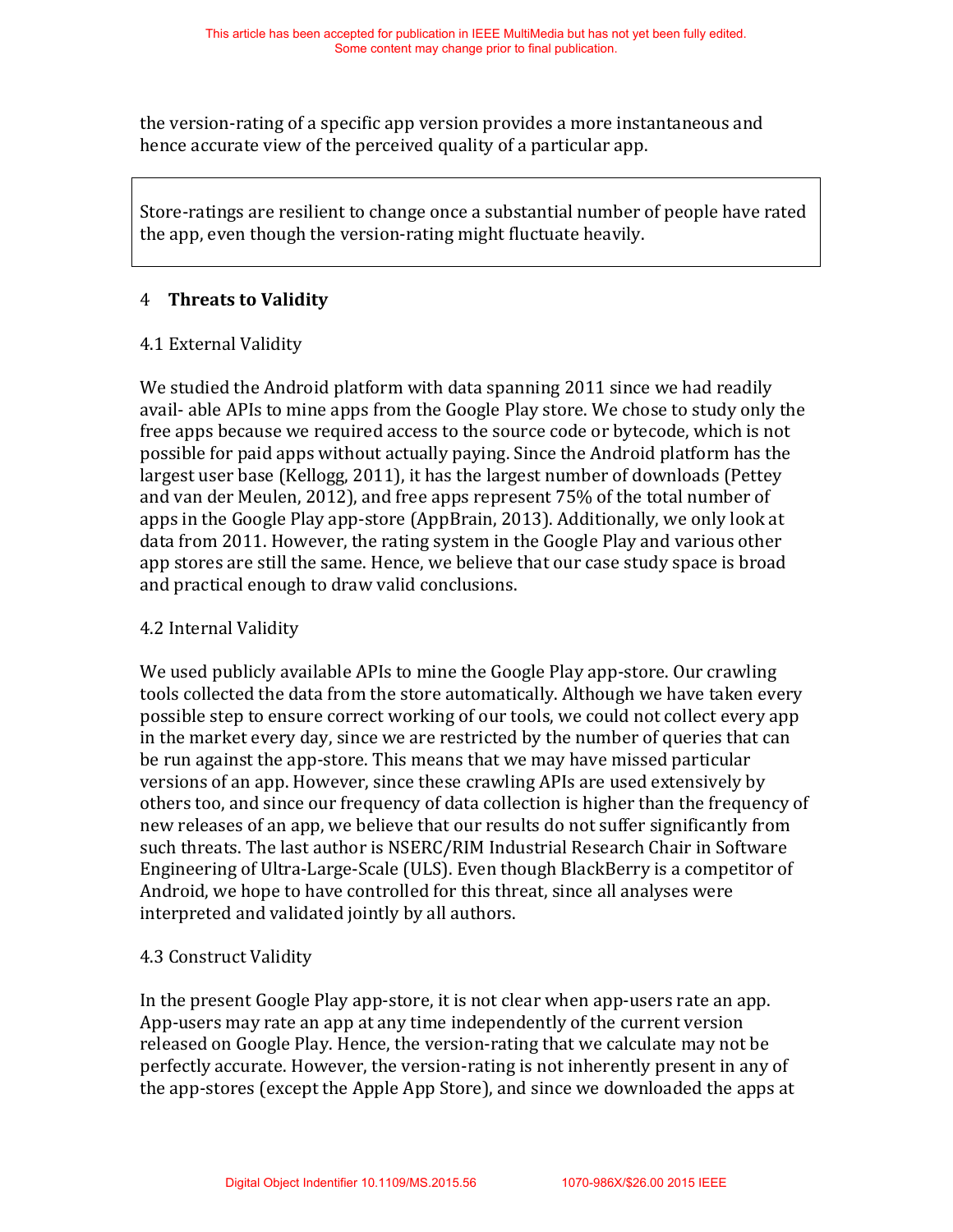frequent intervals, we believe that we captured the version-rating as accurately as possible. Finally, only a small number of people might rate a particular app, yielding a relatively unreliable rating. Since we filtered out apps with a low number of raters, the effect of anomalous raters has been dealt with.

#### **5 Related Work**

We consider that our work is related to review systems. Hence, we present work related to review systems, and discuss the differences with our work.

(Galvis Carreño and Winbladh, 2013; Iacob and Harrison, 2013) have each analysed the textual content present in the user reviews of mobile apps for the purpose of requirements elicitation. In our study we examine the ratings assigned to the app by the users and not the textual content of the reviews. The goal of our study is also different - 'Is the current ratings system in the Google Play store appropriate?'.

Amazon.com has also been the subject of several studies about its review sys- tem. (Chevalier and Mayzlin, 2006) studied behavioral patterns of reviewers on the two online booksellers Amazon.com and Barnesandnoble.com. They found that positive reviews on a book result in the increase of sales of that book.

(Wang et al, 2008) proposed a system to improve Amazon's review system adding two factors: review credibility and time decay. (Mui et al, 2001) proposed a Bayesian probabilistic technique to weight a rating based on the rater's personalization. (Cui et al, 2010) studied the effect of early electronic word-ofmouth (WOM) in Amazon from data collected during a period of nine months. Surprisingly, they found that negative reviews have a strong positive effect on the sales of new products (i.e., negative reviews help increase the sales) as long as most reviews are positive. The negative review's effect however, decreases with time. They posit that once a substantial number of reviews are in (critical mass of adopters reached), it will positively affect sales. Thus the early reviews are critical for a product's success. We find a similar trend in our study too. If the initial ratings of an app are poor and has been rated by a substantial number of raters, then it is very difficult for the store-rating to ever recover.

Our work differs from the aforementioned works mainly in the following aspect: we use a different object of study, the Google Play app-store, where the type of product is software (apps), which changes frequently over time (and can be updated easily) compared to books and other products. Additionally, newer versions of books and other products get released as a new product and not an updated version of the same product.

## **6 Conclusion and Recommendations**

This study examined 32,596 app versions across 10,150 apps from the Google Play store collected over a time span of one year in order to analyze the dynamics of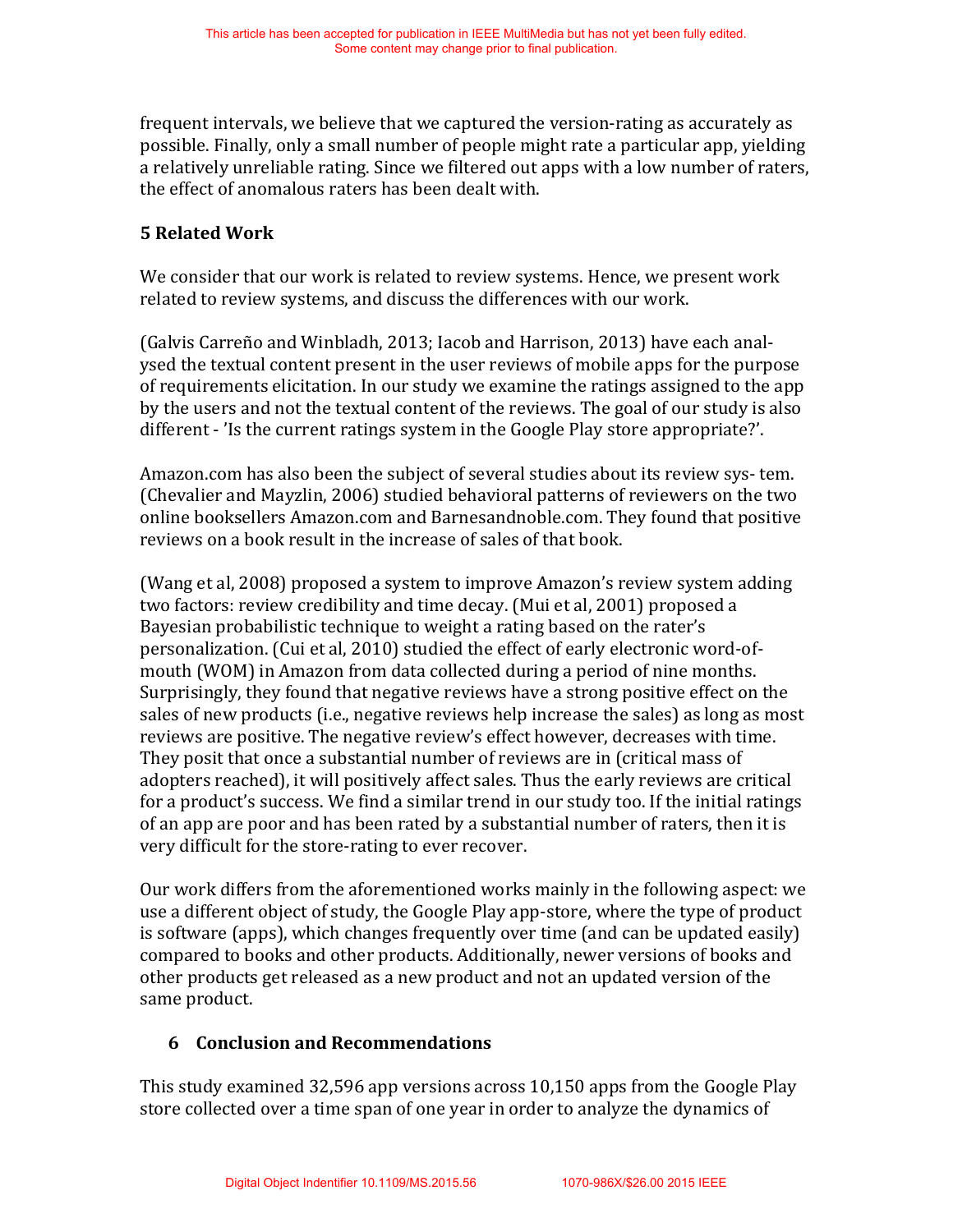store-ratings of mobile apps that are displayed next to the app in the store. Since such ratings are one of the primary means for apps to attract users and generate revenues, we studied the impact of using the store-rating for an app, and how the ratings of apps vary from one version to another.

We find that due to the cumulative nature of the current store-rating, it is very difficult to climb up from an initial poor rating after a large number of raters have rated an app. From this, we conclude that the system of store-rating for apps is insufficient.

Therefore, our recommendations are:

## **App-store-owners**

- 1. Should display both the current store-rating as well as version-rating (for at least the current version, which the Apple App Store currently practices). Otherwise, app-developers have no incentive to maintain or improve the rating (perceived quality) of the app. Therefore the app-users risk not having access to the best quality apps.
- 2. Moreadvancedmethodstogeneratearatingshouldbeexplored,oneoptionbeing a rating system that exponentially decays the older ratings – hence putting more emphasis on recent version-ratings over much older (and most likely outdated) version-ratings.

## **App-developers**

- 1. If the practice of only displaying the current store-ratings is followed, then there is limited benefit from releasing a new and improved version of a lowrated app. Instead, we recommend that the app-developers release the new version of an app that has a poor store-rating as a new app, and redirect their current user base to the new app.
- 2. The release strategy of "Release early, Fix later" is not an optimal strategy for an initial or early app version with respect to the current system of storeratings. An initial version of low quality could get enough users to rate the app poorly, and make it difficult to bring the store-rating back up to 4 stars or more. This underlines the importance of prioritization of requirements as well as sufficient quality assurance of (at least) early versions of a mobile app.

## **References**

AppBrain (2013) Comparison of free and paid android apps. URL http://www.appbrain.com/stats/free-and-paid-android- applications

Chevalier JA, Mayzlin D (2006) The effect of word of mouth on sales: Online book reviews. Journal of Marketing Research 43(3):345–354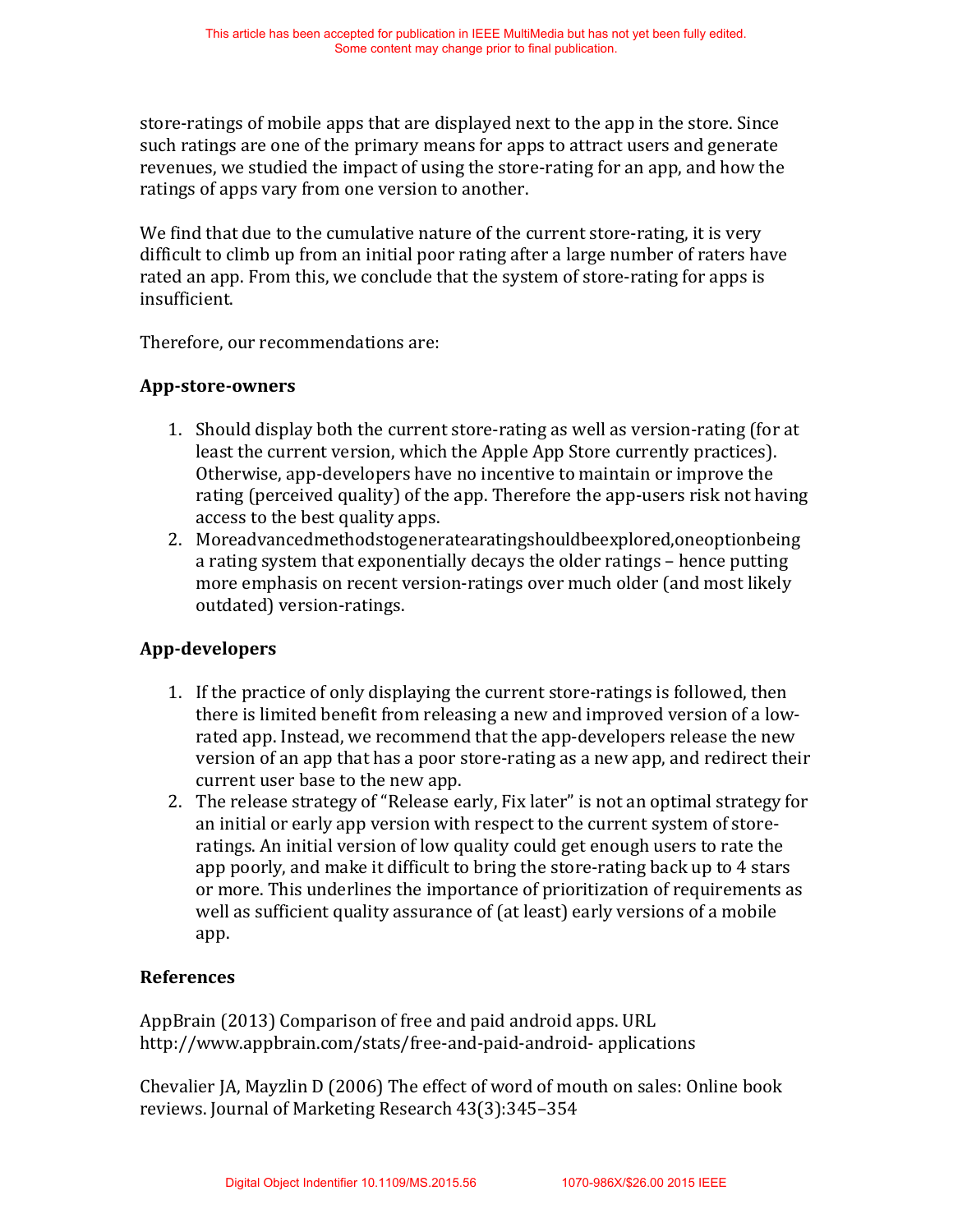Cui G, kwong Lui H, Guo X (2010) Online reviews as a driver of new product sales. In: Management of e-Commerce and e-Government (ICMeCG), 2010 Fourth International Conference on, pp 20 –25

Dienst S, Berger T (2012) Static analysis of app dependencies in android bytecode. Tech. Note, available at http://www.informatik.uni-leipzig.de/ ~berger/tr/2012 dienst.pdf

Galvis Carreño LV, Winbladh K (2013) Analysis of user comments: An approach for software requirements evolution. In: Proceedings of the 2013 International Conference on Software Engineering, ICSE '13, pp 582–591

Google (2013) Ratings and comments. URL http://support.google.com/ googleplay/android-developer/bin/answer.py?answer= 138230

Harman M, Jia Y, Zhang Y (2012) App store mining and analysis: MSR for app stores. In: Mining Software Repositories (MSR), 2012 9th IEEE Working Conference on, MSR'12

Iacob C, Harrison R (2013) Retrieving and analyzing mobile apps feature requests from online reviews. In: Proceedings of the 10th Working Conference on Mining Software Repositories, MSR '13, pp 41–44

Kellogg D (2011) 40 percent of u.s. mobile users own smartphones; 40 per- cent are android. URL http://blog.nielsen.com/nielsenwire/ online\_mobile/40-percent-of-us-mobile-users-own- smartphones-40-percent-are-android/

Louis Columbus (2013) Roundup of mobile apps and app store forecasts, 2013. URL http://www.forbes.com/sites/louiscolumbus/2013/ 06/09/roundup-of-mobileapps-app-store-forecasts-2013/

Mui L, Mohtashemi M, Ang C, Szolovits P, Halberstadt A (2001) Ratings in distributed systems: A bayesian approach. In: Workshop on Information Technologies and Systems

Pettey C, van der Meulen R (2012) Gartner says free apps will account for nearly 90 percent of total mobile app store downloads in 2012. URL http: //www.gartner.com/it/page.jsp?id=2153215

Wang BC, Zhu WY, Chen LJ (2008) Improving the amazon review system by exploiting the credibility and time-decay of public reviews. In: Web Intelligence and Intelligent Agent Technology, 2008. WI-IAT '08. IEEE/WIC/ACM International Conference on, vol 3, pp 123 –126

Whitby A, Josang A, Indulska J (2004) Filtering out unfair ratings in bayesian reputation systems. In: Proceedings of the 7th Int Workshop on Trust in Agent Societies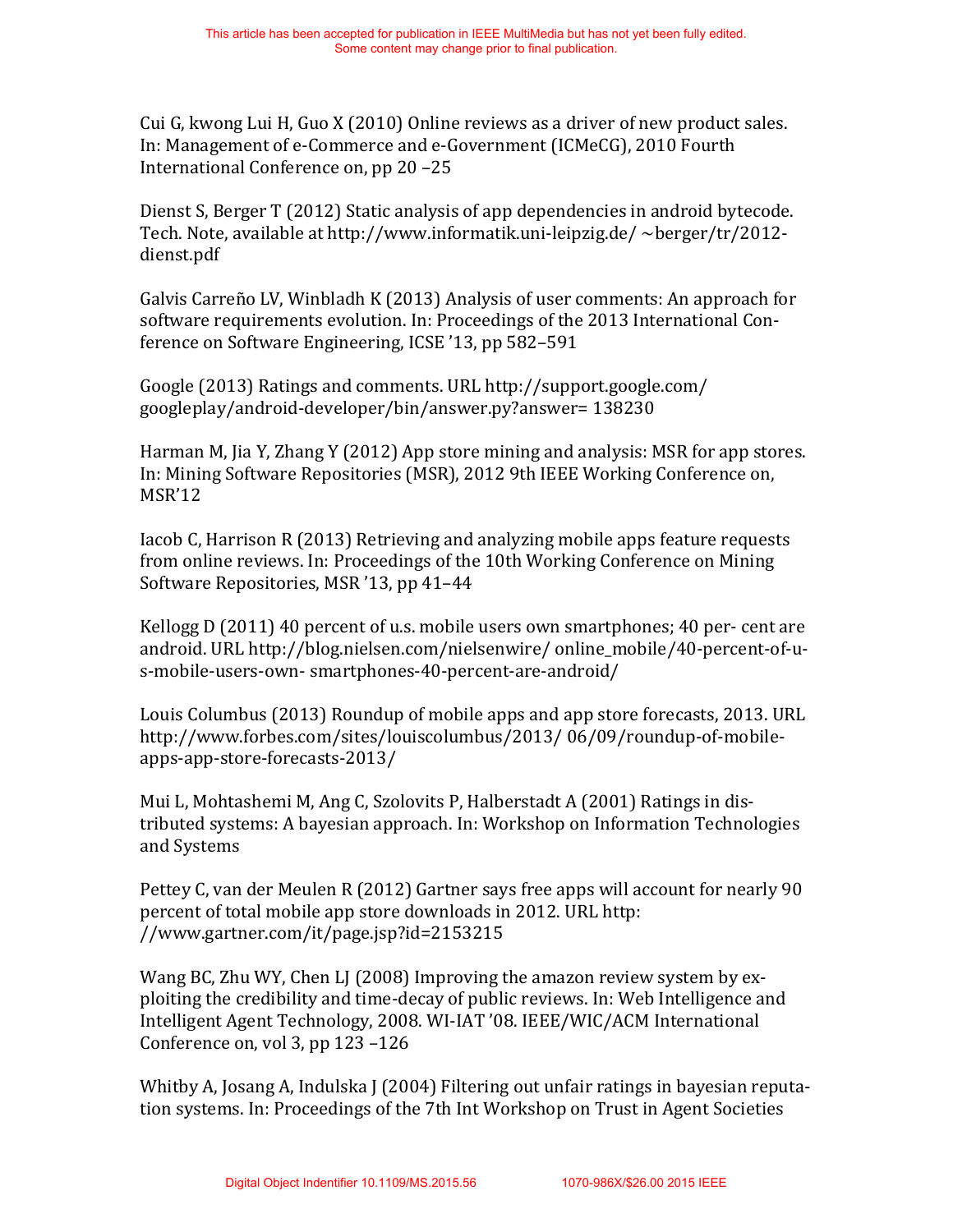Zacharia G, Moukas A, Maes P (1999) Collaborative reputation mechanisms in electronic marketplaces. In: Proceedings of the Thirty-second Annual Hawaii International Conference on System Sciences-Volume 8 - Volume 8, IEEE Computer Society, Washington, DC, USA, HICSS '99, pp 8026–

#### **Tweets**:

- 1. Cumulative nature of the current store-rating prevents apps from improving their initial poor rating.
- 2. App-devs could benefit by releasing new version of an app that has a poor store-rating as a new app due to current store-rating system.
- 3. "Release early, Fix later" is not an optimal strategy for an early app version with respect to the current system of store-ratings.

#### Author Bios:

*Israel J. Mojica is a software engineer at McAfee. His research interests include mobile software and empirical software analysis. Mojica has an MS in computer science from Queen's University. Contact him at [Israel\\_Mojica@McAfee.com.](mailto:Israel_Mojica@McAfee.com)* 



*Meiyappan Nagappan is an Assistant professor at the Software Engineering Department of Rochester Institute of Technology. His broad research interests include deriving solutions for software system stakeholders and using large-scale software engineering data to address the concerns of software developers, software operators, build engineers, and project managers. More specifically he focuses on mining mobile app data to provide the various stakeholders of mobile apps with actionable recommendations. Nagappan has a PhD in computer science from North Carolina State University. Contact him at [mei@se.rit.edu.](mailto:mei@cs.queensu.ca)*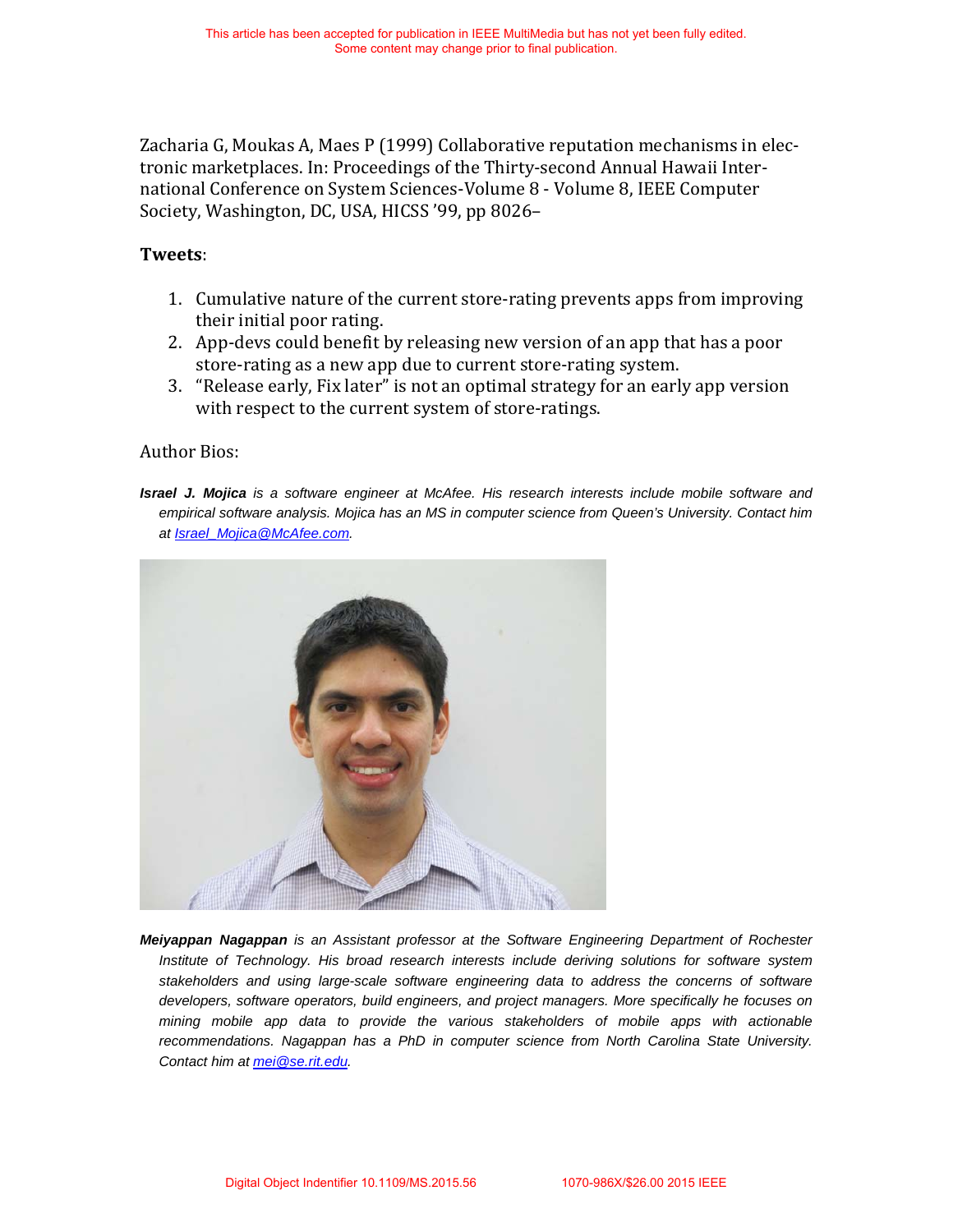

*Bram Adams is an assistant professor at the École Polytechnique de Montréal, where he heads the Maintenance, Construction, and Intelligence of Software (MCIS) lab. His research interests include software release engineering, software integration, software build systems, software modularity, and software maintenance. Adams has a PhD in computer science engineering from Ghent University. He was an organizer of the First International Workshop on Release Engineering (RELENG 13) and is a member of IEEE. Contact him at bram.adams@ polymtl.ca.*



*Thorsten Berger is a postdoctoral fellow in the Generative Software Development Lab at the University of Waterloo. His research interests include model-driven development, variability modeling for software product lines and software ecosystems, variability-aware static analyses of source code, and mining software repositories. Berger has a PhD in computer science from the University of Leipzig. Contact him at [tberger@gsd.uwaterloo.ca.](mailto:tberger@gsd.uwaterloo.ca)*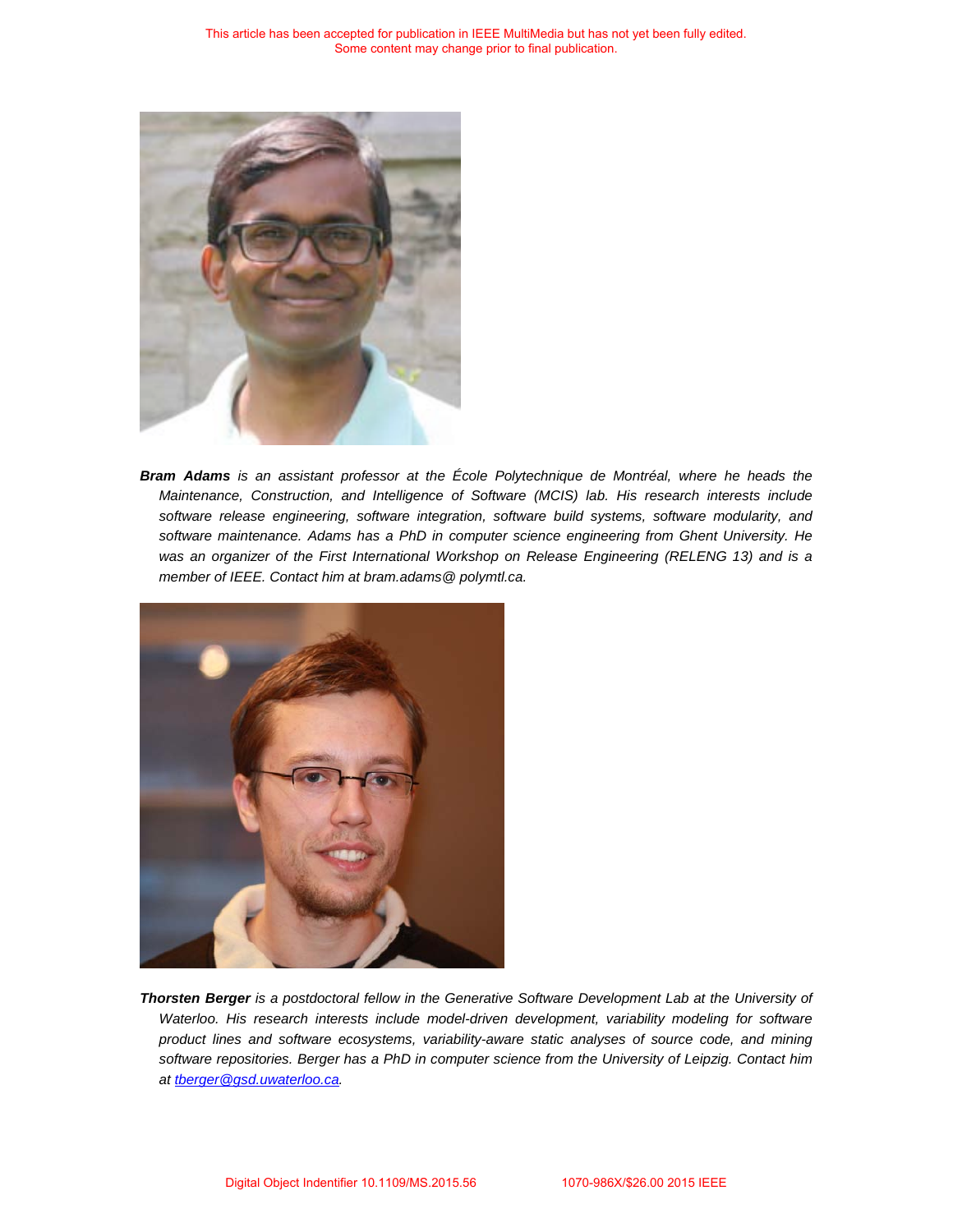

*Steffen Dienst is a doctoral student in business information systems at the University of Leipzig. His research interests include using machine-learning techniques to help monitor the operation of renewable power plants. Dienst has an MS in computer science from the University of Leipzig. Contact him at [sdienst@informatik.uni-leipzig.de](mailto:sdienst@informatik.uni-leipzig.de)*



*Ahmed E. Hassan is the NSERC/BlackBerry Software Engineering Chair at the School of Computing at Queen's University. His research interests include mining software repositories, empirical software engineering, load testing, and log mining. Hassan has a PhD in computer science from the University of Waterloo. He spearheaded the creation of the Mining Software Repositories (MSR) conference and its*  research community, and he serves on the editorial boards of IEEE Transactions on Software Engineering*,* Springer Journal of Empirical Software Engineering*, and* Springer Journal of Computing*. Contact him at [ahmed@cs.queensu.ca.](mailto:ahmed@cs.queensu.ca)*